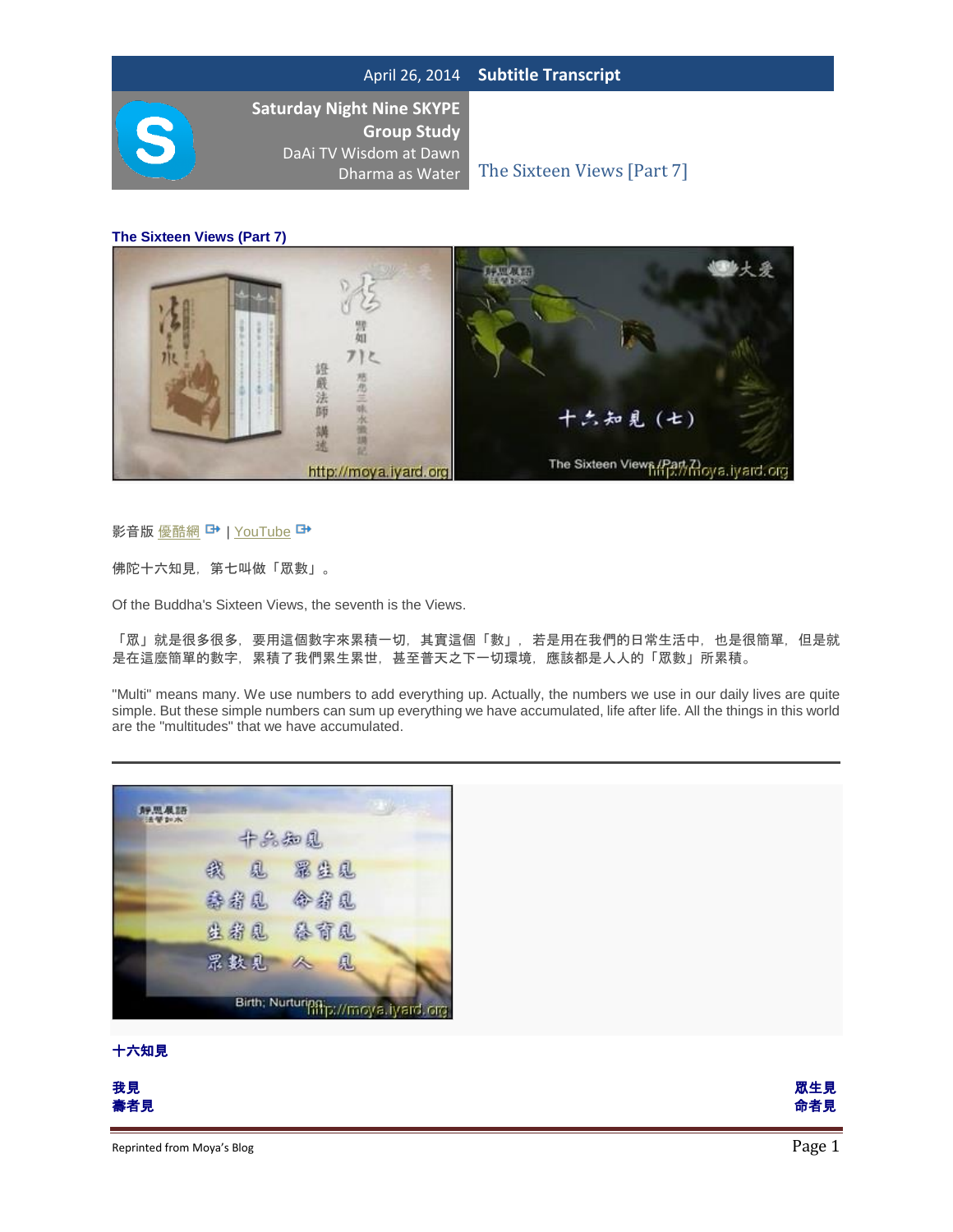



*The Sixteen Views*

*the Views of: Self, Sentient Being; a Lifespan; Endless life; Birth; Nurturing;Multitudes; a Human;*







*a Doer; an Instigator; a Karma Initiator, a Karma Initiator for Others;Karmic Retribution; a Karmic Retribution Creator; Someone Who Knows; Someone Who Sees.*

什麼是「眾數」?也就是「五蘊」、「十二入」、「十八界」等等…這些數字所累積。光是五蘊已經在十六見,每一項 都是和五蘊有關。這個五數,已經在我們的日常生活,在人事物,在善或是惡等等…都不離開五蘊這個法中。

What are the "multitudes?" They are the Five Aggregates, Twelve Entrances, Eighteen Realms, etc. These are more than just numbers. Everything in the Sixteen View is related to the Five Aggregates. These "five" are already part of our daily lives. When interacting with people, events or things, whether good or evil, nothing is separate from the Five Aggregates.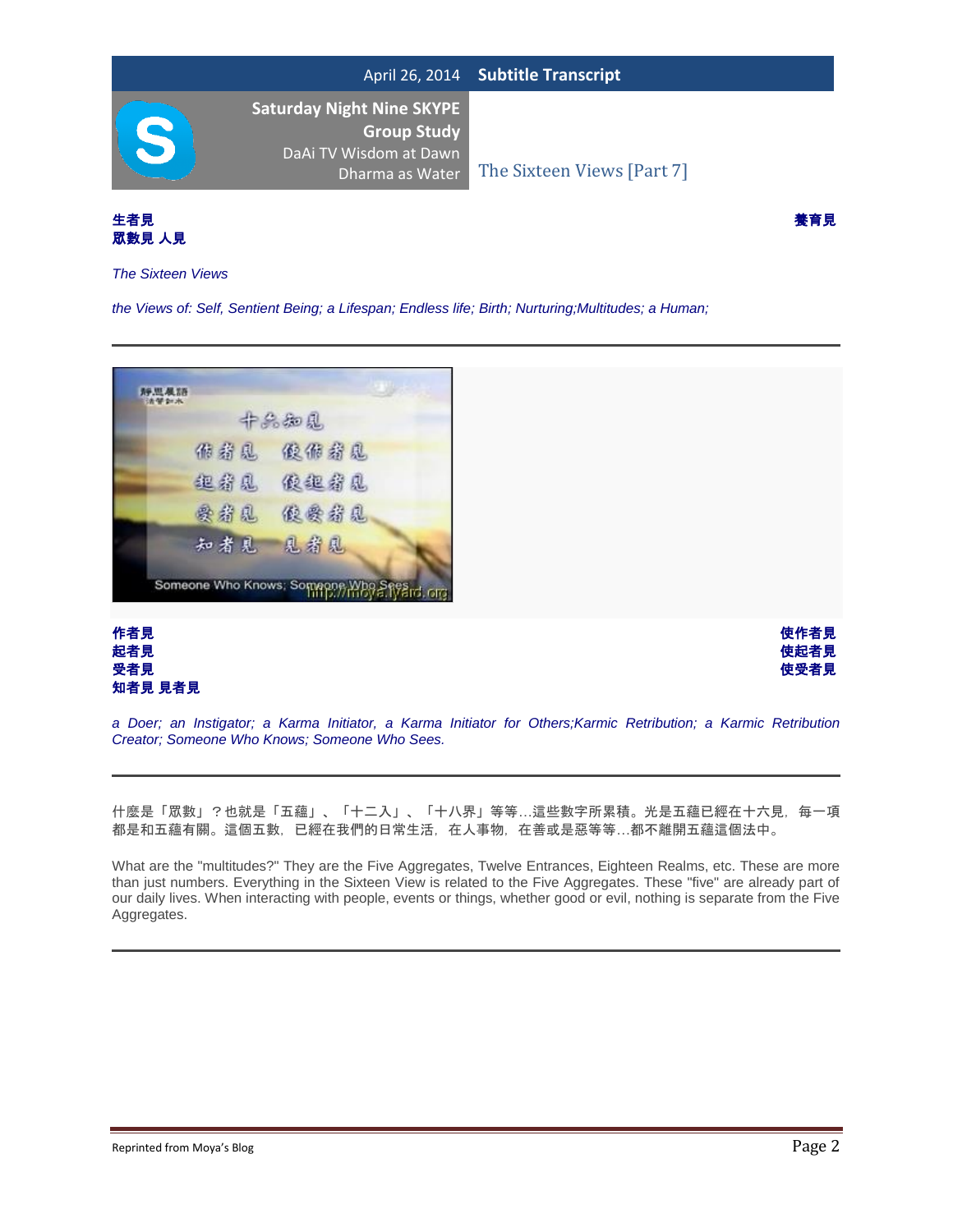**Saturday Night Nine SKYPE Group Study**  DaAi TV Wisdom at Dawn

Dharma as Water The Sixteen Views [Part 7]



# 眼耳鼻舌身意,色聲香味觸法 統稱十二入

## 加上六識 即為十八界

除了五蘊還有十二入。十二入,大家應該很熟,就是有眼耳鼻蛇身等等...面對外面的境界那種感觸。還有十八界,都不 離開這些東西。這些東西匯集起來,其實也只有一項而已。但是就是從「見」,分析下去就很多。

In addition to this, there are also the Twelve Entrances. Everyone should be very familiar with them, they are the eye, ear, nose, tongue, body, etc. They connect with outside world . There are also the Eighteen Realms. When you add together all of these things, it is still only one thing, but because of our views we divide it into many.

在日常生活中,所有的感觸都是在計較,所以計較多、許較少、計較我愛、計較我不愛,計較很多東西,所以這樣統計 起來那就很多。不只是數字多,煩惱更多;煩惱多,造業的量就無量無數了。所以都在數字上,大家在計較。有時計較 這個「數」,都是執著多,要再多、更多。不知道從一、二、三、四、五、六,這也是一個數。只是我們都無法了解, 那個數字的累積,是從很簡單的一二三四開始。

In our daily lives, all of our thoughts and feelings are petty. We take issue over our likes and dislikes, and many other things. When we add it all up, it is a big number, but the number of afflictions is even greater. With many afflictions, the karma we create is boundless. Everyone is taking issue over numbers. We cling to having more; we always want even more. One, two, three, four, five, six these are all just numbers, but most people do not understand that the accumulation of large numbers start from small ones, from one, two, three, four.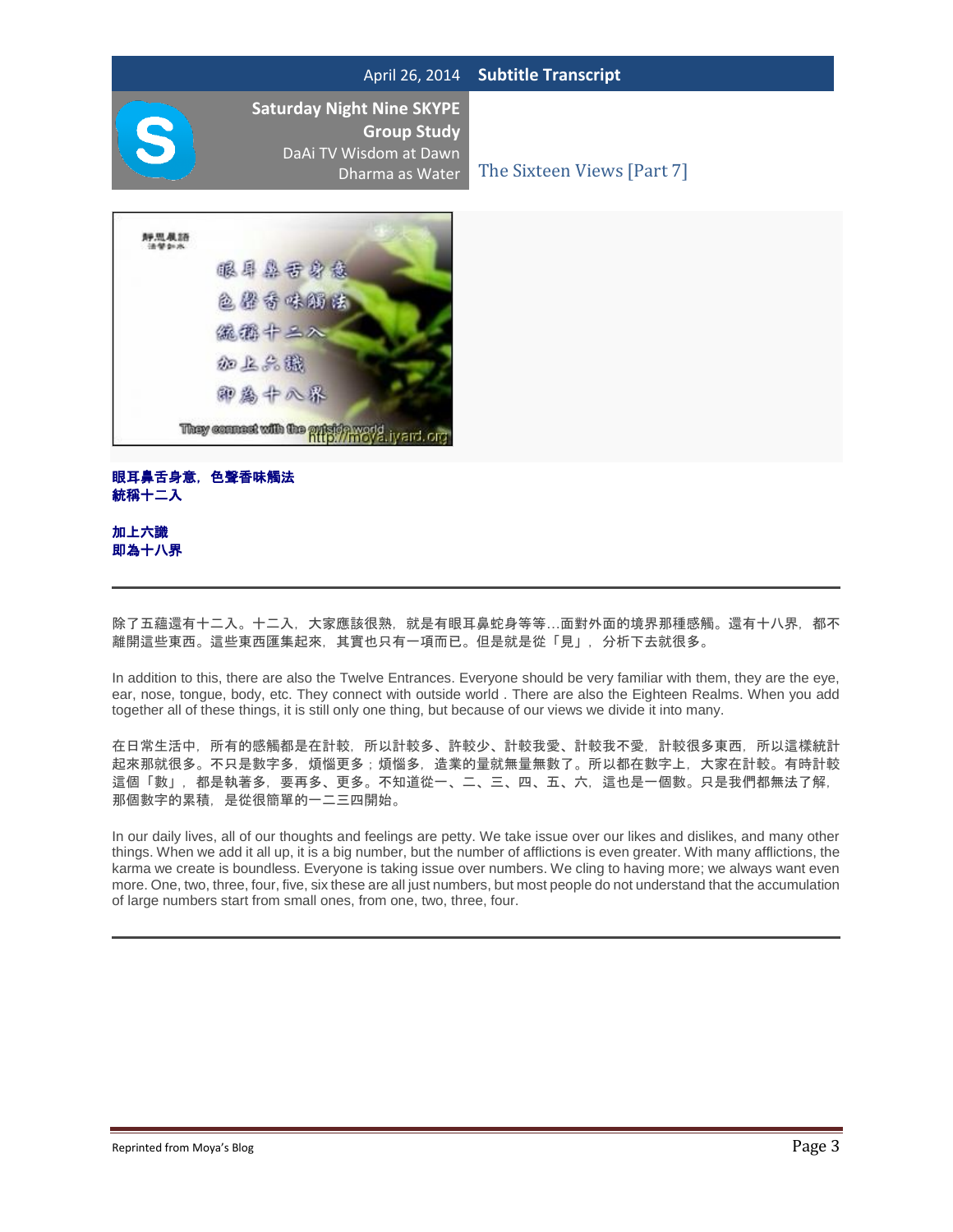**Saturday Night Nine SKYPE Group Study**  DaAi TV Wisdom at Dawn

Dharma as Water The Sixteen Views [Part 7]



### 人往往計較小事 使心緒起伏,動輒瞋怒 招致滿心煩惱 不如善用時間去付出 才不會空過生命

*People are often petty and erratic, and they easily get angree easily get angry. In doing so, their mind is fill ed with afflictions. It is better to use time wisely to contribute so that we do not liver empty lives.*

在佛經中有這一段,佛陀這麼說:「我們人往往因為計較一點點,就會賠上更多的數字。」他就提起一個比喻 --

There is a passage in the Sutras. The Buddha said, "Because we argue over small things, we lose out on even more in the end." He gave an example.

有一位他被人欠錢,欠多少呢?就是半個錢。他覺得有欠就要有還,怎麼能不還,人住在哪裡?住在對江,在對岸那邊 。他覺得我一定要討回,所以他就雇船。

There was a man who was owed money. How much? Half a coin. He wanted to be repaid. The person who owed him the money lived on the other side of the river. So he hired a boat to get across.

要過江要多少錢?二個錢。他花了二個錢,過江要去討半個錢。到了那裡,這個人已經搬走了,不知道到哪裡去了?很 生氣,總是要回家,回去又要搭船,又要二個錢。不只是討不到那半個錢,還要花掉四個錢。甚至滿心的煩惱,非常記 恨。

How much did it cost to cross? Two coins. He spent two coins, and crossed the river to collect his half-coin. When he arrived, he found out that the person had moved away. No one knew where he went. The man was very angry and he still had to go back home. To return, he had to hire a boat again for another two coins. Not only was he not repaid his half-coin, he wasted four and his mind was full of afflictions and hatred.

佛陀將這個小小的故事,告訴弟子:「大家了解嗎? 都是為了一點小事,動了內心的瞋怒、計較。其實浪費了這個四大 我們很累,其實我們可以把身體健健康康,精神歡歡喜喜,那些時間來賺錢,何必去要錢?花那麼多錢,還滿心的煩 惱,浪費那麼多時間,浪費生命!」這就是佛陀對我們的教育。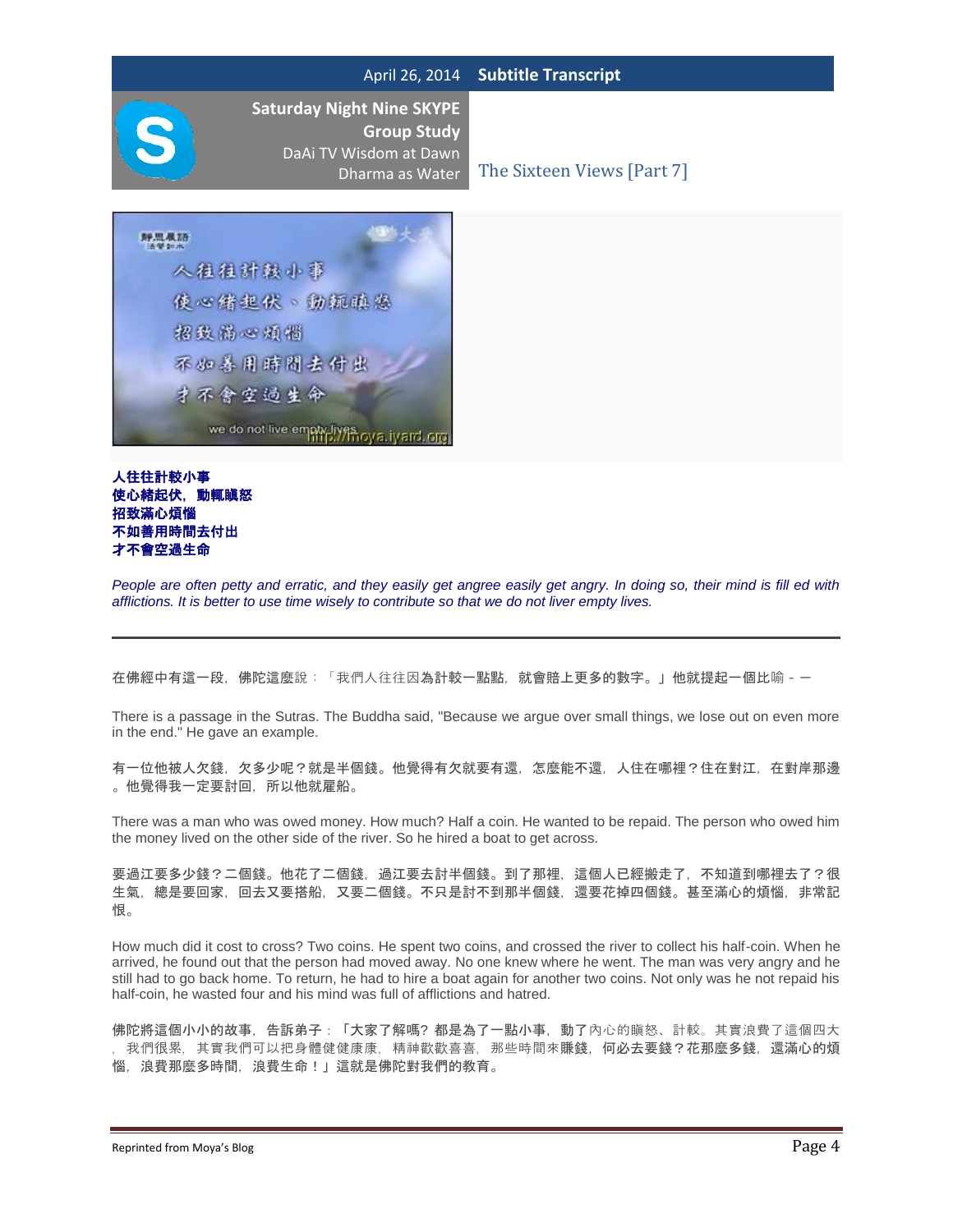

**Saturday Night Nine SKYPE Group Study**  DaAi TV Wisdom at Dawn

Dharma as Water The Sixteen Views [Part 7]

The Buddha told this little story, then asked his disciples if they understood . It was all for such a small matter yet it filled his mind with anger. He even wasted this body of Four Elements. He was very tired, but he could have been healthy and in high spirits. During that time he could have earned money. Instead of trying to collect money. There was no need to waste all that money or to fill mind with afflictions. He wasted so much of his time and his life. The is what the Buddha has taught us.

我們平常時都疏忽了,我們真正的人生,日子到底可以過多久?日子也是在我們的生命中,不斷地消逝過去,這都是在 那個數字,這個數字可以累積一切,可以累積善,那就是功德;也會累積惡,那就是罪業。這個「眾數」,不離開我們 日常生活中,在這個五蘊和十二入、十八界。在這個法數中,十二入,十八界和五蘊,其實將之匯集起來,就是一件事 情,那就是「見解」。

We are normally neglectful. Truly, how many days do we have in our lives after all? The days constantly fade away. Those days are all numbers, everything accumulates as those numbers increase. Through the accumulation of good deeds we gain merit. Through the accumulation of evil deeds we create negative karma. This "multitude" of numbers is not separate from our daily lives. Actually, the Five Aggregates, the Twelve Entrances, the Eighteen Realms, all of these are essentially one thing. They are our views.

所以因為我們很多的見解,去驅使我們,如此,在日常生活非常普遍地製造煩惱,「十一遍使」難道不是嗎?開頭就告 訴大家,「遍使」就是普遍驅使我們,這麼多的見解,所以這在我們日常生活中,真的是很辛苦。

Since we have so many views influencing us, we tend to create afflictions. Aren't these the Eleven Universal Agents? At the beginning I told everyone, Universal Agent means universally driving us. With so many viewpoints, our lives become truly difficult.





*Everything accumulates over time. It all depends on how the mind works. Those who do kind deeds accumulate merits. Those who do evil deeds accumulate evil karma.*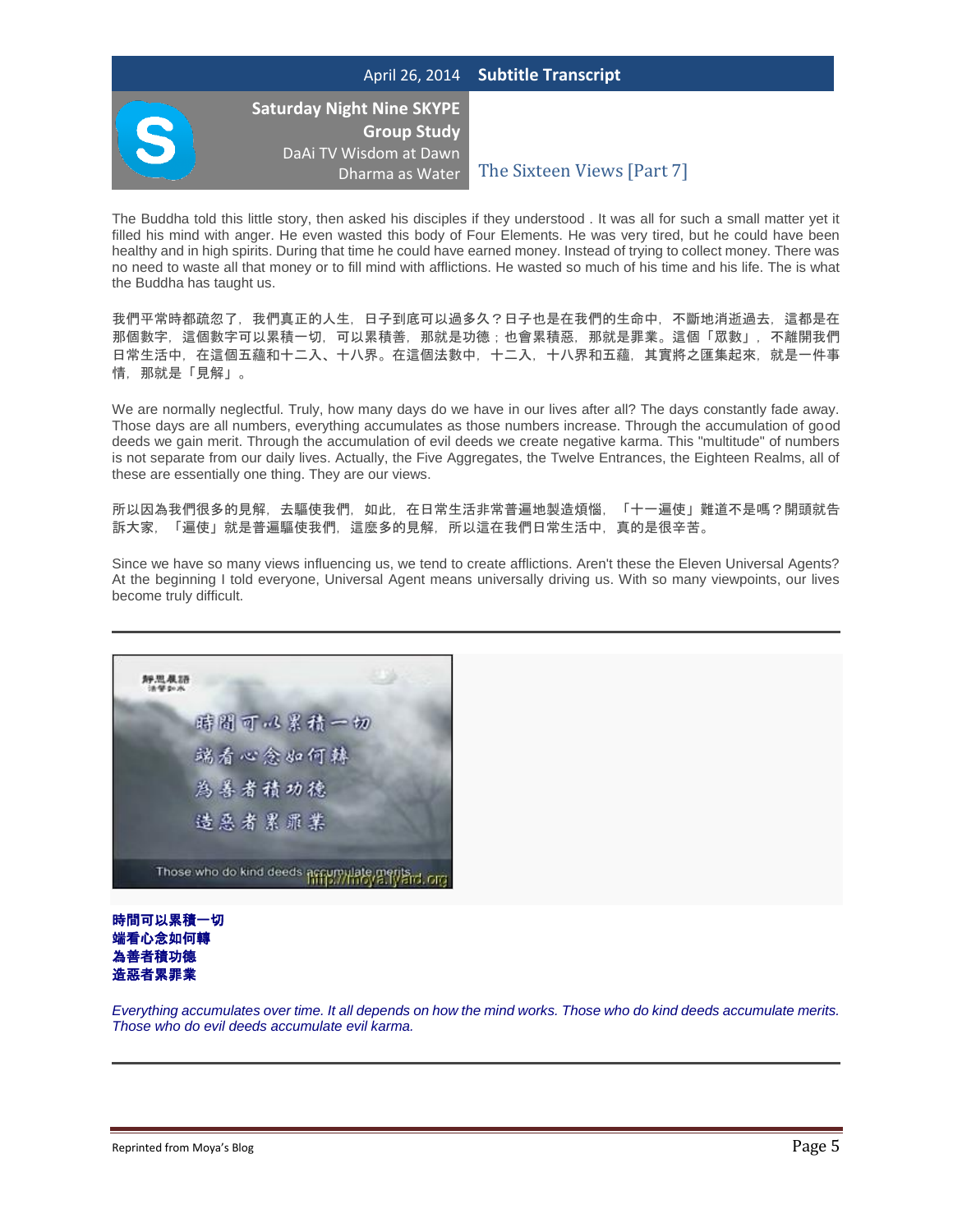

**Saturday Night Nine SKYPE Group Study**  DaAi TV Wisdom at Dawn

Dharma as Water The Sixteen Views [Part 7]

有一位老人家,他是民國前四年出生的,看看他的人生是幾萬個日子,所以在這麼多的日子過去,這個老人家,我們聽 他說話,雖然耳背重一點,不過,他的頭腦很清楚。他開口就是說好話,他發心的心願也很大。不只是關心「生」,他 還關心「死」的人。

There was an old man born in 1907. His life was tens of thousands of days long. We all listened to what this man said. Although he was hard of hearing, his mind was still very clear. Everything he said was a kind word. His vow was also quite great; he wished not only to help the living, but to also help the dying.

這位老人他是榮民,老榮民,在台灣孤孤單單的一位老人,他一生中樂善好施,甚至對自己他很惜福。他不只是惜福, 有的人雖然很惜福,很節儉,什麼都捨不得用,是啊!對他自己的生活惜福,什麼都捨不得用,但是對別人,他很發心 ,願意造福。所以他是一位樂善好施,惜福、造福的人瑞。

He was an old veteran who lived alone in Taiwan. He was very philanthropic his whole life. He cherished his blessings. Some people cherish their blessings by being very frugal. They don't use anything for themselves. He was like that He was unwilling to use things for himself, but when it came to others, he was very giving and willing to help them. He was truly a philanthropist who cherished his blessings and created many more.

因為政府每個月給他的敬老金,他靠這個敬老金在生活。敬老金領到時,他很克勤克儉,很節省地用,剩餘的錢他就儲 蓄起來。存起來,儲蓄起來,若有一點數字,他就開始想著要捐。他覺得世間苦難人很多,所以他應該這個身外物,只 要自己身體健康,加上政府每個月,讓他的生活安定;生活在台灣,而且氣候也很好,更難得的是有一群慈濟人,在陪 伴他,所以他很滿足,一位很滿足的老人。

Since he was so old, the government gave him money. He depended on this monthly income to live. When it arrived, he would spend it frugally, watching every penny. He would take the surplus and deposit it into a savings account. When it became a modest sum, he started thinking about donating. He felt there were many suffering people out there. So he would give everything he did not need, as long as he kept his health. The money from the government allowed him to lives a stable life, and the climate in Taiwan is moderate. A group of Tzu Chi volunteers. Also kept him company, so he was very satisfied.

他很自然就會事事為他人著想,因為他身在慈濟,所以他的消息很靈通。哪一個國家有災難,若有累積下來的錢,就趕 快交給我們的慈濟人,說:「去喔!快去救濟!!

He naturally thought of others in all of his affairs. Because he came to Tzu Chi, he was always well-informed of any disaster that struck somewhere. He would give us donations and say, "Hurry up and go save them!"

看,像這樣的人生,雖然他離鄉背井,年輕的時候就來到台灣,在台灣住了一輩子,現在已經是孤老無依,不過他的心 很健康,他的腦筋很清楚,他知道已經很滿足。所以他不會像一般人,計較數字再多、再多、再更多,不會。而且日子 一直過去,他每天都是在積福。這種數字對這位老人而言,實在是很價得的人生。

Look at this person, Although he was far from his native village, after coming to Taiwan when he was young, he stayed here his whole life. He was old and alone, but his heart was healthy and his mind was clear. He already felt very content. He would not take issue over small things, unlike so many other people who always want more. Furthermore, as the days passed by, he accumulated more and more blessings. If we applied the aforementioned numbers to him it would be clear that his life was valuable.

大家都說,人生百歲是人瑞,沒錯!人人都說「七十古來稀」,到處都是,很多,現在醫學,生活的品質,其實七十歲 到處都是,很多。一百歲的雖然還不是很多,但是我們看到這位老人家,以愛心付出,這實在是很稀少的人瑞。

Everyone says living to 100 is very auspicious. This is true. People have said, "A seventy-year-old is rare." But they are actually quite common. With modern medicine and high living standards, seventy-year-olds are actually quite common. But there are only a few who live to be 100. Looking at this old man, giving with a loving heart, he is truly a rare and auspicious person.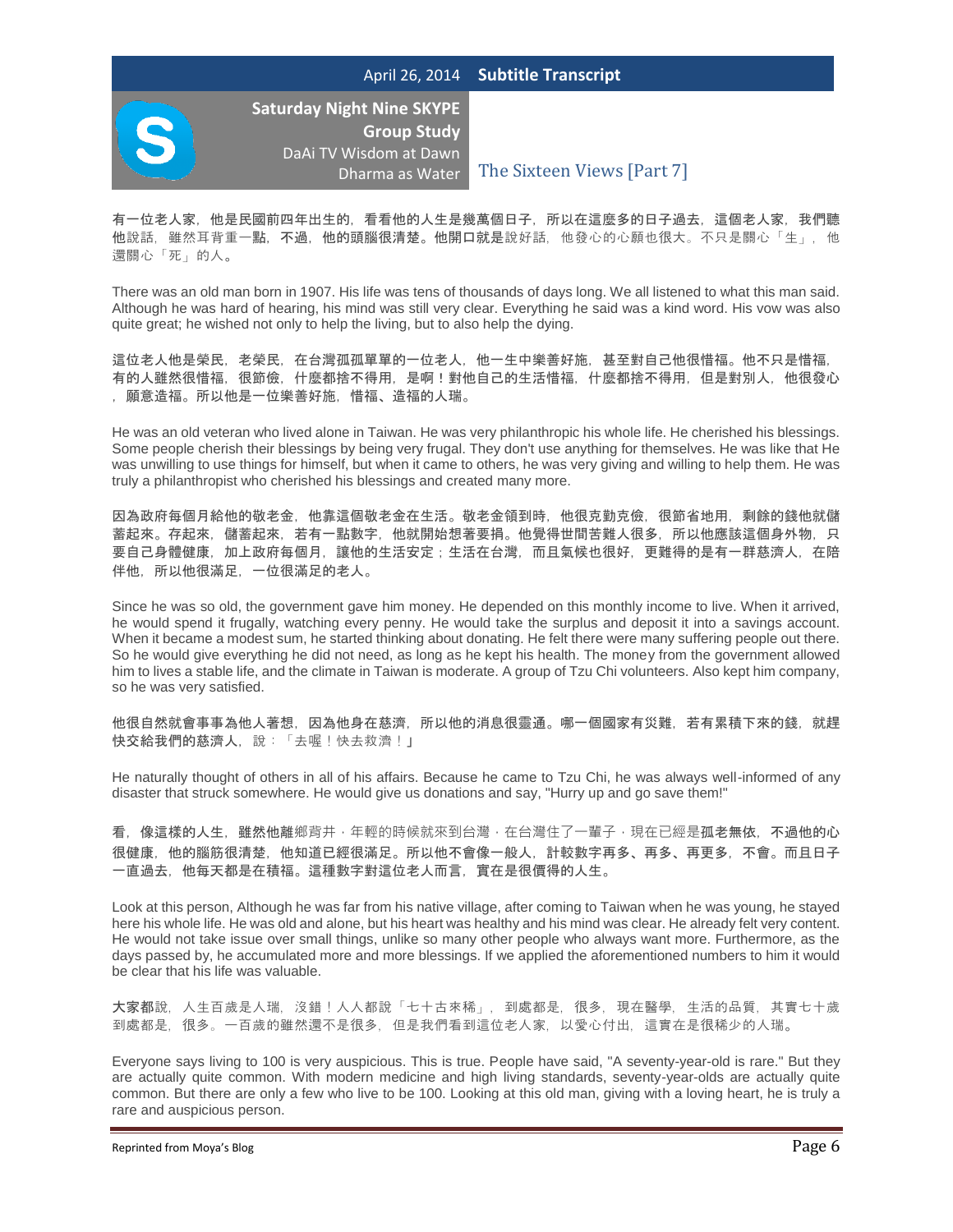

**Saturday Night Nine SKYPE Group Study**  DaAi TV Wisdom at Dawn

Dharma as Water The Sixteen Views [Part 7]

但是在印度(二〇〇六年),又發現了一個一百卅七歲的人瑞,可能這位是世界最老的老人。他身體也是很健康,他現 在常常掛在嘴上的一句話,他如此說:「上帝遺忘我了。」因為這一百三十七年的時間,他在英國看盡了世代遷變,他 這時候,最感興趣的一項,就只是要求有人願意來聽我說話。只是很期待有人陪伴他,聽他說過去的事,他覺得他這一 生活得久,事情看得多,很希望將他所看到的世界輪替、國家的變遷,希望讓更多人知道。

In India in 2006, they discovered a 137 years old man. He was possibly the oldest man in the world. He was still very healthy. He would often say, "God has forgotten about me". In his 137 years, he had seen the end of the British colonial era. But in his old age, the only thing he was interested in, his only request, was that people be willing to listen to him. He always looked forward to having company, people who would listen to him tell stories. He felt that in his long life, he had seen many things. He wished to let more people know what he had seen of the changing world and the changes in his own country.

他常常這麼說,他說,看遍了數代,一百三十多歲了,英國好幾代國王都已經一直換,那個國家的社會形態,他看盡了 。甚至他很感慨的就是,他所有的老朋友,早就一個一個往生;甚至他老朋友的子女、子孫,也看到他老朋友的子女、 子孫也是一個個往生了。對他而言,他自己的子女、子孫也是一樣,比他先走一個個往生去了。所以他說連上帝都將我 遺忘了。

He would often say, "I have seen so many generations." In over 130 years, England had changed monarchs many times. He observed the shifts and changes of his country. The thing he most lamented was that all of his old friends had left the world one by one. He watched as even his friend sons, daughters and grandchildren also passed away, one by one. His own children and grandchildren had also left the world before him. This is why he said, "God has forgotten about me."

這些老朋友都不在了,一個個往生了,連上帝都忘記他了,他說,不只是上帝忘記他,他說,現在,大家也是已經慢慢 ,沒有注意到他的存在,這種是很感慨的心,所以他只要求有人可以來聽他說話而已。

All his friends are all gone. They died one by one. Even God has forgotten him. "Not only has God forgotten me, now everyone is slowly starting to not even notice my existence." This is very lamentable. So his only request was that people come listen to him talk.

到底是真的那麼大年紀嗎?有一家銀行,這位老人就是每個月,都要去領老人的補助金,一位銀行的行員,他在發給他 補助金時,他覺得一百三十七歲,有可能嗎?這位年輕的行員,他好奇,他就去翻過去的資料,翻出來一本一本,一年 一年的東西,哇,那都已經是塵封起來的舊資料,果然是一百三十七歲!沒有錯誤。

Was he really this old? There was a bank where every month this man would go to collect his assistance money. One of the tellers at the bank thought, as he was giving the old man his money, "Is it possible that this man is really 137?" He was very doubtful. He started flipping through his life, ledger after ledger, year after year of entries. These old ledgers were covered in dust. It turns out he really was 137; there was no mistake.

所以他向媒體宣告,這個老人家,是真實有這樣的年齡。年齡那麼大,一年三百六十五天,這一百三十七年,到底有多 少日子呢?不會很難算。但是要經過這些日子,這些日子在他的生命中消逝,這麼多的世事,存留在他的腦海中,真的 是很了不起。

So the teller alerted the media to the fact that this man was really 137 years old. Such an old age! There are 365 days in a year. In 137 years, just how many days are there? It is not too hard to calculate. As the days of his life faded away, he experienced so many things. This impressions left on his mind were truly extraordinary.

老實說那麼遠,不然這也是一個人生「活的寶庫」。不過他自己就這樣說,現在很多人都遺忘他了,好像忘記他的存在 ,可能他的日子也過得很寂寞。

Although he lived far away, this man's life was truly a treasure trove. But he said himself that many people had forgotten about him, it seemed they had forgotten he existed. Perhaps his days passed in loneliness.